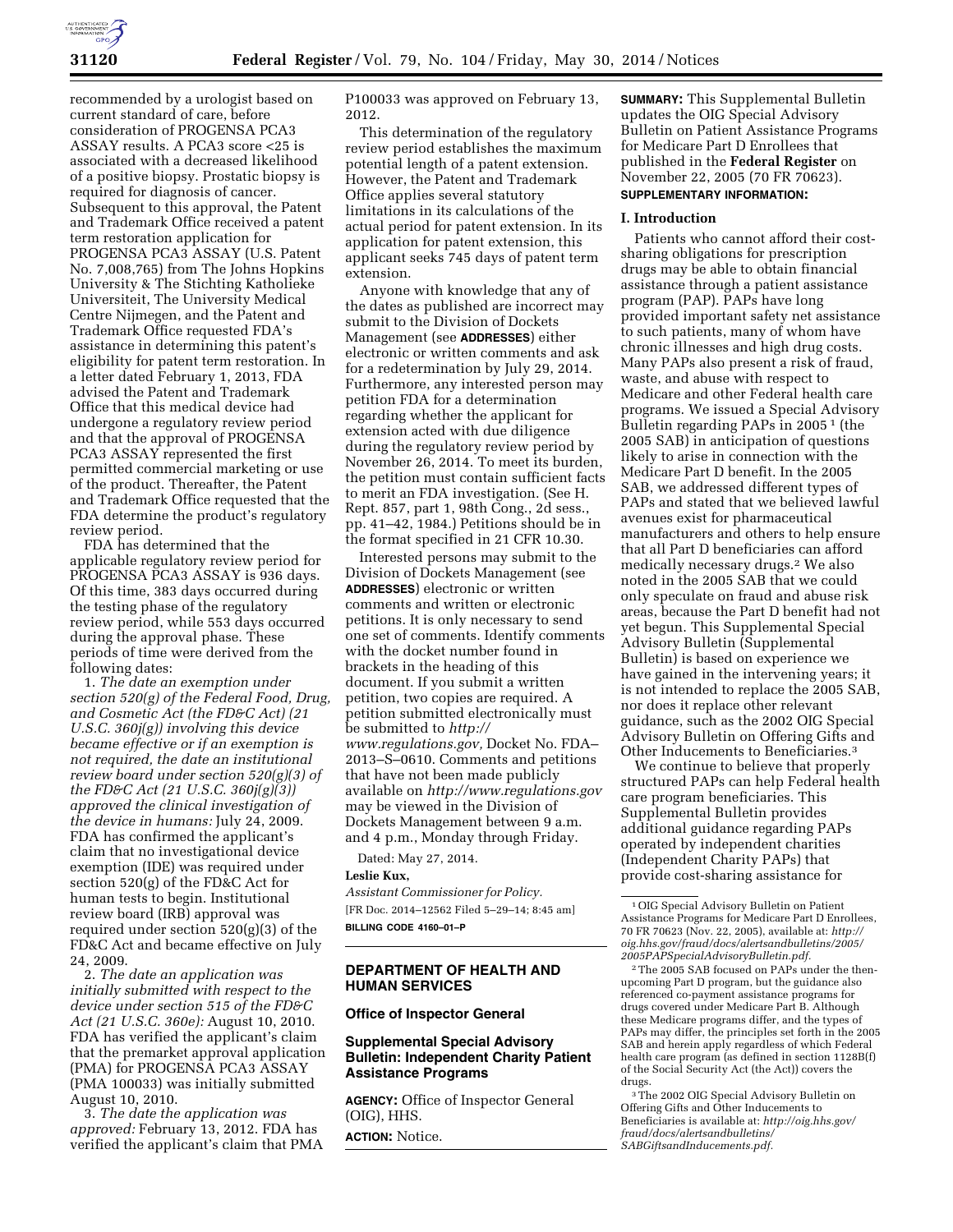prescription drugs. To address some of the specific risks that have come to our attention in recent years, this guidance discusses problematic features of PAPs with respect to the anti-kickback statute, section 1128B(b) of the Act,<sup>4</sup> and the provision of the Civil Monetary Penalties Law prohibiting inducements to Medicare and Medicaid beneficiaries (Beneficiary Inducements CMP), section  $1128A(a)(5)$  of the Act.<sup>5</sup> Other potential risk areas, including, for example, potential liability under the False Claims Act, 31 U.S.C. 3729–33, or other Federal or State laws, are not addressed here.

### **II. The Anti-Kickback Statute and the Beneficiary Inducements CMP**

The anti-kickback statute makes it a criminal offense to knowingly and willfully offer, pay, solicit, or receive any remuneration to induce or reward the referral or generation of business reimbursable by any Federal health care program, including Medicare and Medicaid. Where remuneration is paid purposefully to induce or reward referrals of items or services payable by a Federal health care program, the antikickback statute is violated. By its terms, the statute ascribes criminal liability to parties on both sides of an impermissible ''kickback'' transaction. For purposes of the anti-kickback statute, ''remuneration'' includes the transfer of anything of value, directly or indirectly, overtly or covertly, in cash or in kind. The statute has been interpreted to cover any arrangement where one purpose of the remuneration was to give or obtain money for the referral of services or to induce further referrals. Violation of the statute constitutes a felony punishable by a maximum fine of \$25,000, imprisonment up to 5 years, or both. OIG may also initiate administrative proceedings to exclude a person from Federal health care programs or to impose civil monetary penalties for kickback violations under sections 1128(b)(7) and 1128A(a)(7) of the Act.6

Two remunerative aspects of PAP arrangements require scrutiny under the anti-kickback statute: donor contributions to PAPs (which can also be analyzed as indirect remuneration to patients) and PAPs' grants to patients. If a donation is made to a PAP to induce the PAP to recommend or arrange for the purchase of the donor's federally reimbursable items, the statute could be violated. Similarly, if a PAP's grant of

financial assistance to a patient is made to influence the patient to purchase (or to induce the patient's physician to prescribe) certain items, the statute also could be violated. A determination regarding whether a particular arrangement violates the anti-kickback statute requires an individualized evaluation of all of the relevant facts and circumstances, including the parties' intent. For PAPs, the nature, structure, sponsorship, and funding of the particular PAP are factors relevant to the analysis.

The Beneficiary Inducements CMP provides for the imposition of civil monetary penalties against any person that offers or transfers remuneration to a Medicare or State health care program (as defined under section 1128(h) of the Act) beneficiary that the benefactor knows or should know is likely to influence the beneficiary to order or receive from a particular provider, practitioner, or supplier any item or service for which payment may be made, in whole or in part, by Medicare or a State health care program. OIG may initiate administrative proceedings to seek such CMPs and exclude such person from the Federal health care programs. A subsidy for cost-sharing obligations provided by a pharmaceutical manufacturer through a PAP may implicate the Beneficiary Inducements CMP, if the subsidy is likely to influence a Medicare or State health care program beneficiary's selection of a particular provider, practitioner, or supplier, such as by making eligibility dependent on the patient's use of certain prescribing physicians or certain pharmacies to dispense the drugs.

# **III. Independent Charity PAPs**

Longstanding OIG guidance, including the 2005 SAB, makes clear that pharmaceutical manufacturers can effectively contribute to the safety net by making cash donations to independent, *bona fide* charitable assistance programs. The 2005 SAB sets forth a number of factors that we continue to believe are fundamental to a properly structured Independent Charity PAP. *See* 70 FR 70626. Many of these factors relate to the independence of the charity, as discussed further below. In this Supplemental Bulletin, we expand on our previous guidance in that regard, focusing on three areas: Disease funds, eligible recipients, and the conduct of donors.

# *A. Disease Funds*

As we explained in the 2005 SAB, we recognize that *bona fide* independent charities may reasonably focus their

efforts on patients with particular diseases (such as cancer or diabetes) and that, in general, the fact that a pharmaceutical manufacturer's donations to an independent charity are earmarked for one or more broad disease funds should not significantly raise the risk of abuse. At the time, however, we also expressed our concern that, in some cases, charities might define their disease funds so narrowly that the earmarking effectively results in a donor's subsidization of its own products. Over the past several years, we have become aware that some Independent Charity PAPs are, in fact, establishing narrowly defined disease funds and covering a limited number of drugs within those funds. To address this development, we discuss and expand on some of the safeguards that we originally set forth in the 2005 SAB to reduce the risk of abuse. We reiterate here that an Independent Charity PAP must not function as a conduit for payments or other benefits from the pharmaceutical manufacturer to patients and must not impermissibly influence beneficiaries' drug choices.

One of the points we made in the Independent Charity PAPs section of the 2005 SAB was that pharmaceutical manufacturers and their affiliates should not exert any direct or indirect influence or control over the charity or its assistance program. We also stated that donors should not influence the identification of disease funds 7 and that we would be concerned if disease funds were defined by reference to specific symptoms, severity of symptoms, or the method of administration of drugs. These were merely examples—not an exclusive list—of improperly narrow approaches to defining disease funds. For example, we also are concerned about disease funds defined by reference to the stages of a particular disease, the type of drug treatment, and any other ways of narrowing the definition of widely recognized disease states. A charity with narrowly defined disease funds may be subject to scrutiny if the disease funds result in funding exclusively or primarily the products of donors or if other facts and circumstances suggest that the disease fund is operated to induce the purchase of donors' products.8

<sup>4</sup> 42 U.S.C. 1320a–7b(b).

<sup>5</sup> 42 U.S.C. 1320a–7a(a)(5).

<sup>6</sup> 42 U.S.C. 1320a–7(b)(7) and 42 U.S.C. 1320a– 7a(a)(7).

<sup>7</sup>The 2005 SAB used the term ''disease categories.'' Our experience since 2005 suggests that the term ''disease fund'' is more accurate in this context.

<sup>8</sup>This is true even if the charity has obtained a favorable advisory opinion, because favorable opinions related to PAPs typically are based upon the charity's certifications that: (1) No donor or affiliate of any donor has exerted or will exert any Continued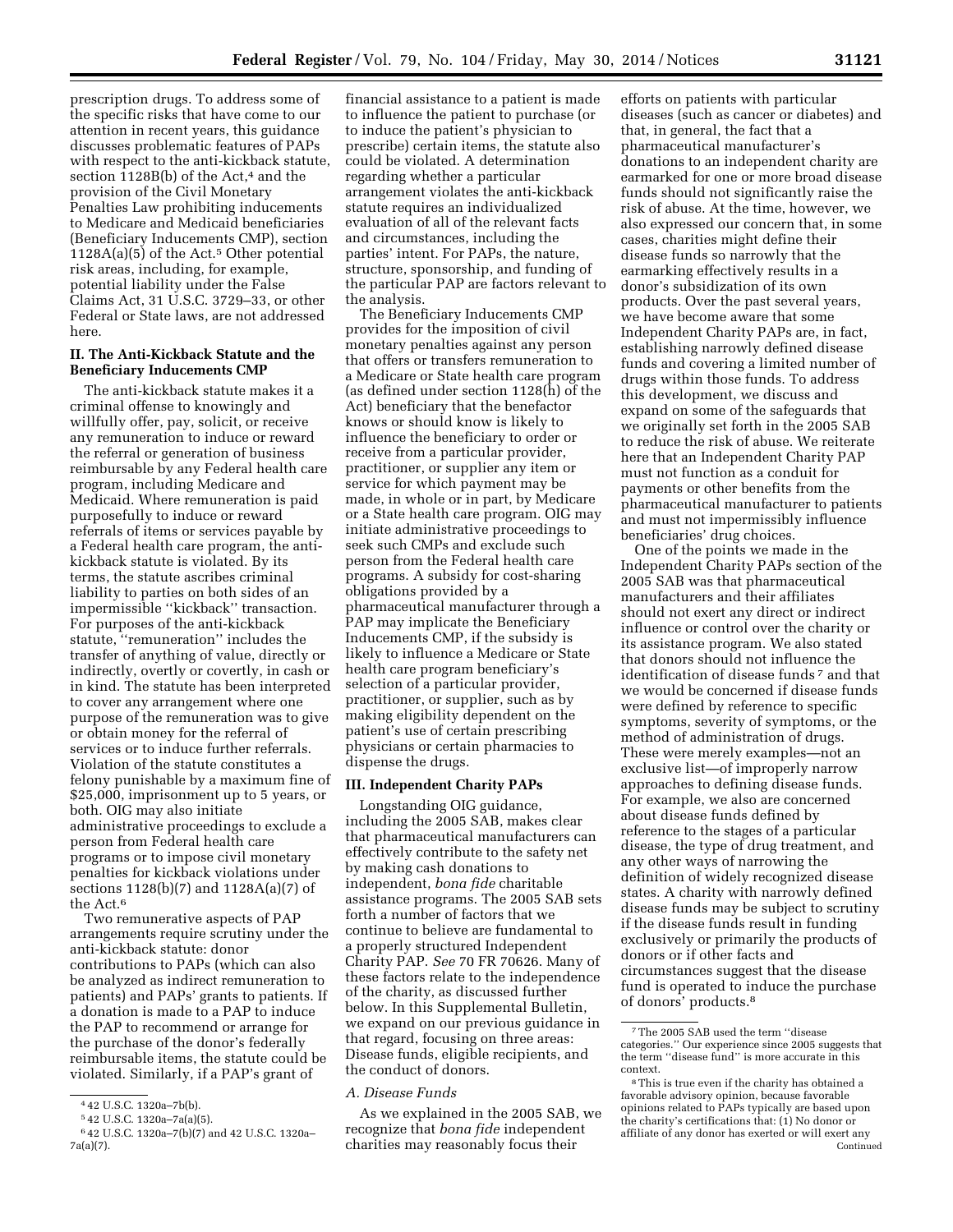We also are increasingly concerned about Independent Charity PAPs that choose to establish or operate disease funds that limit assistance to a subset of available products. Through our advisory opinion process, we have seen Independent Charity PAPs seeking to cover few drugs, such as by covering copayments only for expensive or specialty drugs. We are concerned that funds limited in this manner may not be beneficial to patients or Federal health care programs. Beneficiaries should not be tied to a particular product, or to a subset of available products, to receive or continue their assistance. Although we recognize that a patient prescribed an expensive drug may have a greater need for financial assistance than a patient prescribed a less expensive alternative, we are concerned that limiting PAP cost-sharing support to expensive products may steer patients in a manner that is costly to Federal health care programs and may even facilitate increases in drug prices. Moreover, whether a drug is "expensive" is a relative question that depends, in part, on the financial resources of the consumer; even a generic drug can be expensive for some patients. Finally, limiting assistance to certain drugs may steer patients away from potentially more beneficial products because assistance is available for one treatment and not another. Consequently, a fund will be subject to more scrutiny if it is limited to a subset of available products, rather than all products approved by the Food and Drug Administration (FDA) for treatment of the disease state(s) covered by the fund or all products covered by the relevant Federal health care program when prescribed for the treatment of the disease states (including generic or bioequivalent drugs).9

9An Independent Charity PAP is not required to provide assistance for drugs prescribed off-label. However, we would expect a truly independent charity to treat all its funds equally. Thus, if the Independent Charity PAP offered assistance for all drugs covered by Medicare in Fund A, but limited assistance offered for Fund B to FDA-approved uses, the funds could be subject to scrutiny to determine whether either coverage determination was made to benefit a donor.

The 2005 SAB acknowledged that, in rare circumstances, there may be only one drug covered by Part D for the disease(s) in a particular disease fund or only one pharmaceutical manufacturer (including its affiliates) that makes all of the Part D covered drugs for the disease(s) in a particular disease fund. The 2005 SAB noted that, in these unusual circumstances, the fact that a disease fund includes only one drug or drugs made by one manufacturer would not, standing alone, be determinative of an anti-kickback statute violation. A determination of an anti-kickback statute violation can be made only on a case-by-case basis after examining the applicable facts and circumstances, including the intent of the parties. Notwithstanding the need for an individualized analysis, a disease fund that covers only a single product, or the products made or marketed by only a single manufacturer that is a major donor to the fund, will be subject to scrutiny. When determining whether an anti-kickback violation occurred, we would consider, among other factors, whether the disease fund in question appears to be narrowly defined in a manner that favors any of the fund's donors.

While we understand that many charities have limited resources and seek to use them to assist patients with the greatest financial need, assessing a patient's financial need is a separate concern from determining which drugs to include in a disease fund. Narrowly defining disease funds or limiting disease funds to provide assistance only for expensive drugs can result in steering patients to the drugs for which assistance is available. This type of steering increases the likelihood that the donors could use the PAPs as improper conduits to provide a subsidy to patients who use the donors' own products. This potentially increases costs to the Federal health care programs in cases where a lower cost, equally effective drug is available. Moreover, the ability to subsidize copayments for their own products may encourage manufacturers to increase prices, potentially at additional cost to Federal health care programs and beneficiaries who are unable to obtain copayment support.

In short, disease funds should be defined in accordance with widely recognized clinical standards and in a manner that covers a broad spectrum of products; disease funds should not be defined for the purpose of limiting the drugs for which the Independent Charity PAP provides assistance.

### *B. Eligible Recipients*

It has come to our attention that some Independent Charity PAPs have started operating, or seek to operate, funds that provide financial assistance only to Federal health care program beneficiaries. We do not believe that the mere fact that a fund serves only Federal health care program beneficiaries increases risk to the Federal health care programs. In fact, we issued a favorable advisory opinion to an Independent Charity PAP that intended to develop a fund to serve only Medicare beneficiaries.10 The safeguards regarding defining disease funds and recipient eligibility described in the 2005 SAB and in this Supplemental Bulletin, when properly implemented, should sufficiently protect Federal health care programs.

Regardless of whether a fund is available to all patients or is limited to Federal health care program beneficiaries, the Independent Charity PAP must determine eligibility according to a reasonable, verifiable, and uniform measure of financial need that is applied in a consistent manner. Some Independent Charity PAPs base their eligibility criteria on the poverty guidelines, which take into account family size, for determining financial need. As we explained in the 2005 SAB, Independent Charity PAPs also have the flexibility to consider relevant variables beyond income. Other variables Independent Charity PAPs may choose to consider, for example, are the local cost of living and the scope and extent of a patient's total medical bills. We are not recommending or requiring any particular method for assessing financial need. We do, however, want to emphasize that the cost of the particular drug for which the patient is applying for assistance is not an appropriate stand-alone factor in determining individual financial need; it is likely one of many obligations that affects the patient's financial circumstances. We also note that generous financial need criteria, particularly when a fund is limited to a subset of available drugs or the drugs of a major donor, could be evidence of intent to fund a substantial part of the copayments for a particular drug (or drugs) for the purpose of inducing the use of that drug (or those drugs), rather than for the purpose of supporting financially needy patients diagnosed with a particular disease.

direct or indirect influence or control over the charity or any of the charity's programs; (2) the charity will define its disease funds in accordance with widely recognized clinical standards and in a manner that covers a broad spectrum of available products; and (3) the charity's disease funds will not be defined by reference to specific symptoms, severity of symptoms, or the method of administration of drugs. If the arrangement does not in practice comport with the facts presented in the advisory opinion, then the arrangement is not protected by the opinion. All of our advisory opinions are available on the OIG Web site at: *[http://oig.hhs.gov/compliance/advisory-opinions/](http://oig.hhs.gov/compliance/advisory-opinions/index.asp) [index.asp.](http://oig.hhs.gov/compliance/advisory-opinions/index.asp)* 

<sup>10</sup>*See* Modification of OIG Advisory Opinion 07– 06, available at: *[http://oig.hhs.gov/fraud/docs/](http://oig.hhs.gov/fraud/docs/advisoryopinions/2011/AdvOpn07-06_mod.pdf) [advisoryopinions/2011/AdvOpn07-06](http://oig.hhs.gov/fraud/docs/advisoryopinions/2011/AdvOpn07-06_mod.pdf)*\_*mod.pdf*.